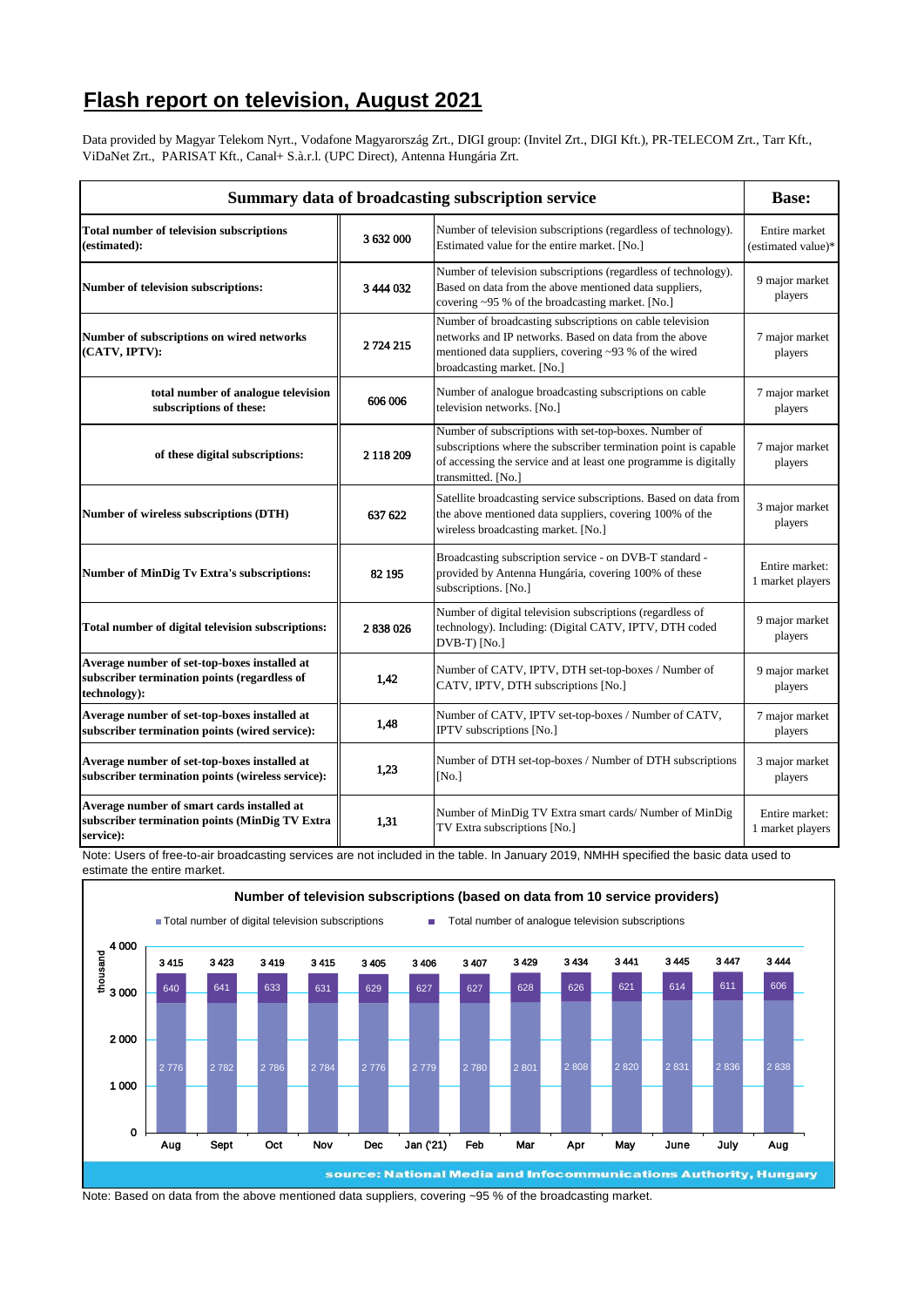

Note: Based on data from the above mentioned data suppliers, covering ~95 % of the broadcasting market. Total number of digital television subscriptions / television subscriptions



Note: Based on data from the above mentioned data suppliers, covering ~95 % of the broadcasting market.



Note: The market shares were defined based on the total market's estimated values and technologically neutrally.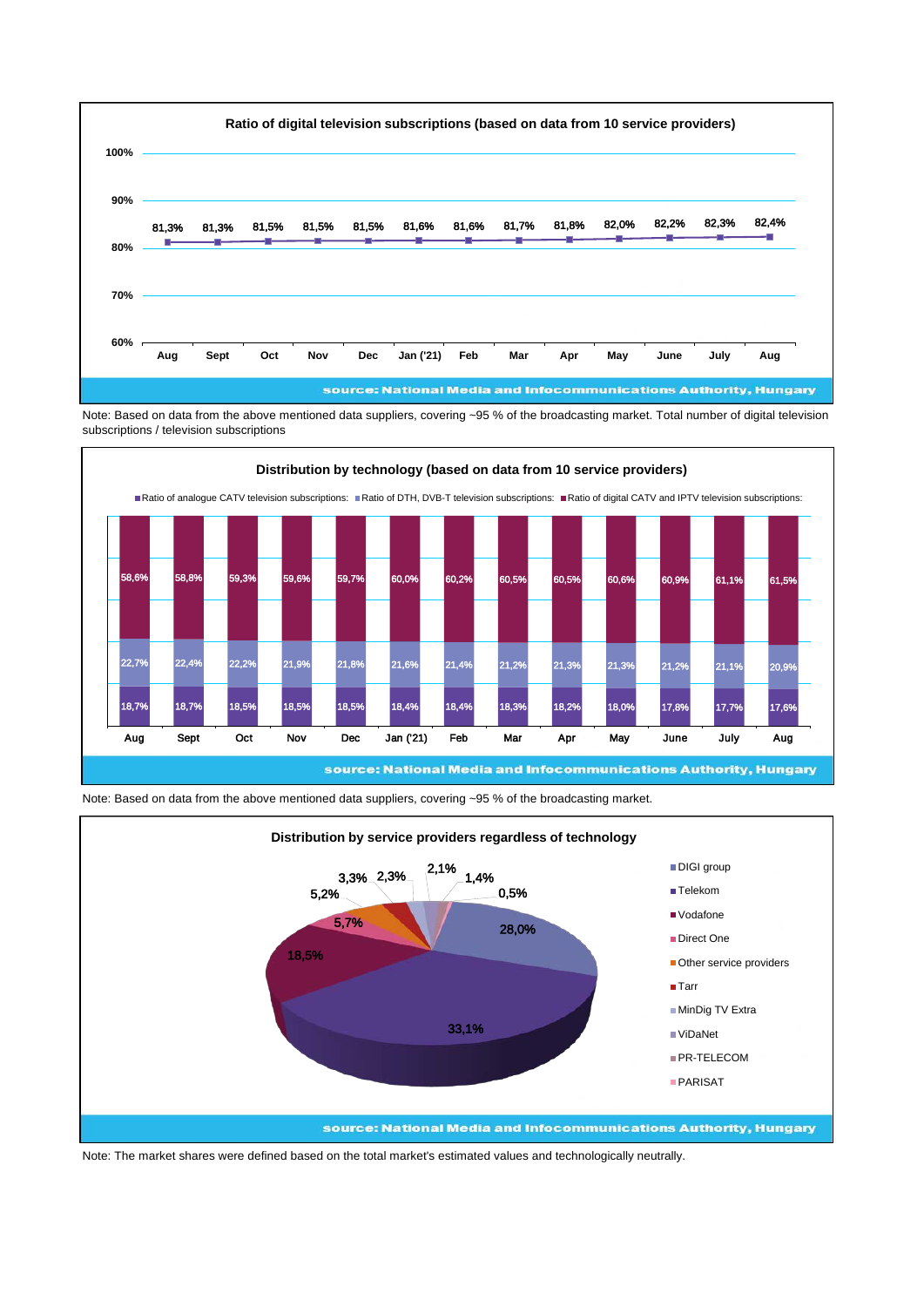

Note: The market shares were defined on the basis of the number of wired subscriptions (CATV, IPTV) related to the total market's estimated values.



Note: The market shares were defined of the total market's estimated values based on the number of wireless subscriptions (DTH, coded DVB-T, ).